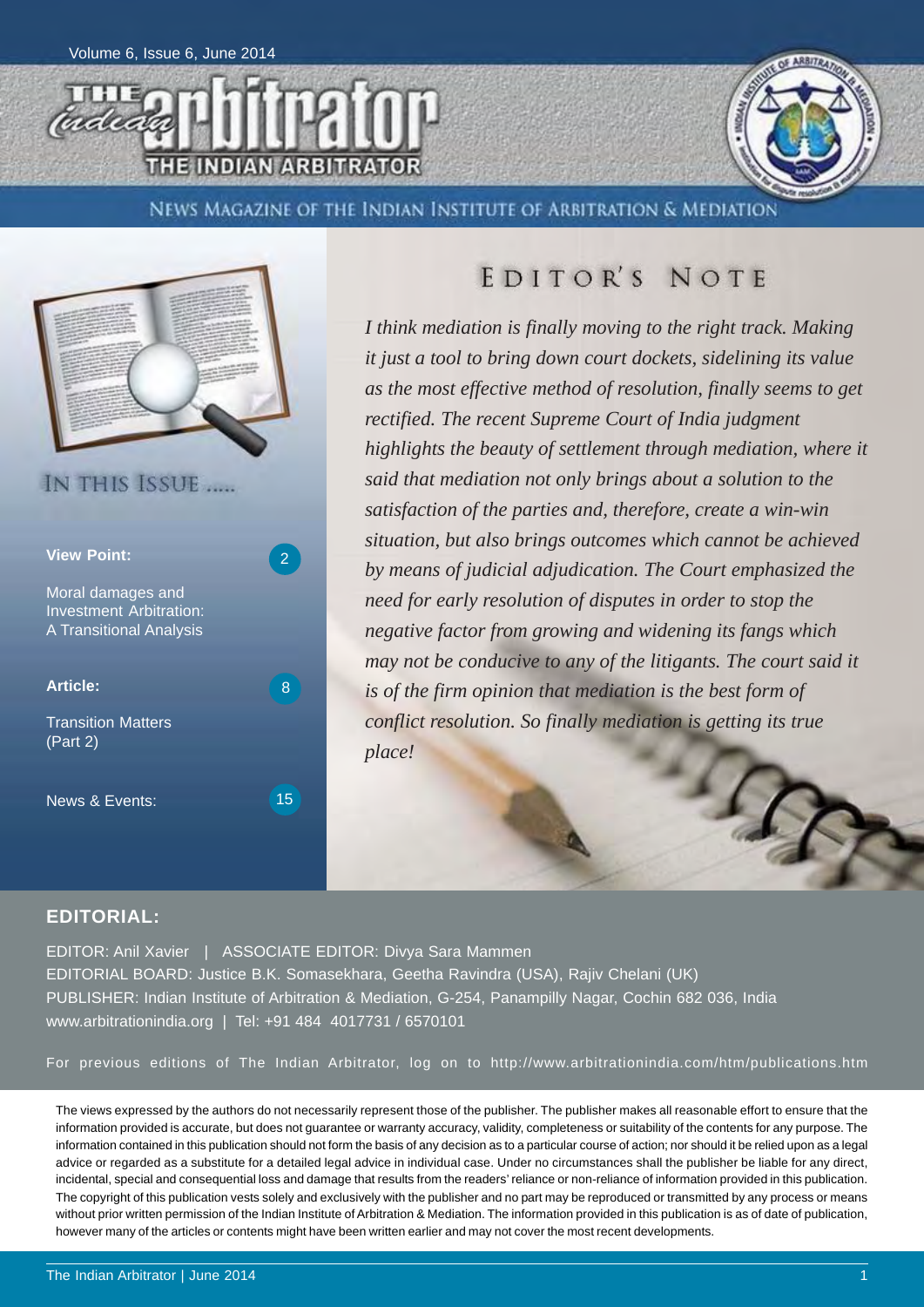# MORAL DAMAGES AND INVESTMENT ARBITRATION: A TRANSITIONAL ANALYSIS

PREET SINGH OBEROI



*This article examines moral damages in investment treaty arbitration. It traces the origins of the concept of moral damages in French law and general public international law and assesses how moral damages differ from other awards of monetary relief. It identifies two conceptions of moral damages and, using these conceptions, examines whether the tests applied and conclusions reached by investment treaty tribunals can be justified. It concludes that moral damages are unlikely to become a pervasive and uncontroversial feature of the investment treaty arbitration landscape.*

AUTHOR: PREET SINGH OBEROI IS A 5TH YEAR LAW STUDENT OF AMITY LAW SCHOOL, NEW DELHI, INDIA

#### **Introduction**

**M**oral Damages are often faced with a lot of ambiguity. There exist two conceptions of moral damages. The first is a compensatory remedy for a particular category of harms; those involving mental distress. The second being a form of punitive damages. The former is uncontroversial, however, it is unlikely to carry much significance in practice; this is because claimants tend to be corporations who cannot directly sustain mental distress. By way of contrast, the second conception moral damages as a means of punishing a respondent state are controversial; for reason that punishment is not a recognized function of monetary relief in public international law. It ought to follow from this that awards of moral damages are likely to be either infrequent under the first conception or controversial under the second conception.

This article is premeditated in the following structure: the first part deals with the concept of moral damages by examining its origins in both domestic law and public international law. The ensuing part elucidate an account of the investment treaty jurisprudence relating to moral damages, and the concluding part lays down fundamental issues of how moral damages might be implicit and the conditions in which they may be awarded.

#### **Historical description**

The idea behind moral damage is derivative from two essential terms 'préjudice moral' and 'le dommage moral' which mean moral prejudice and moral damage respectively. The first known instance of moral damages deilberated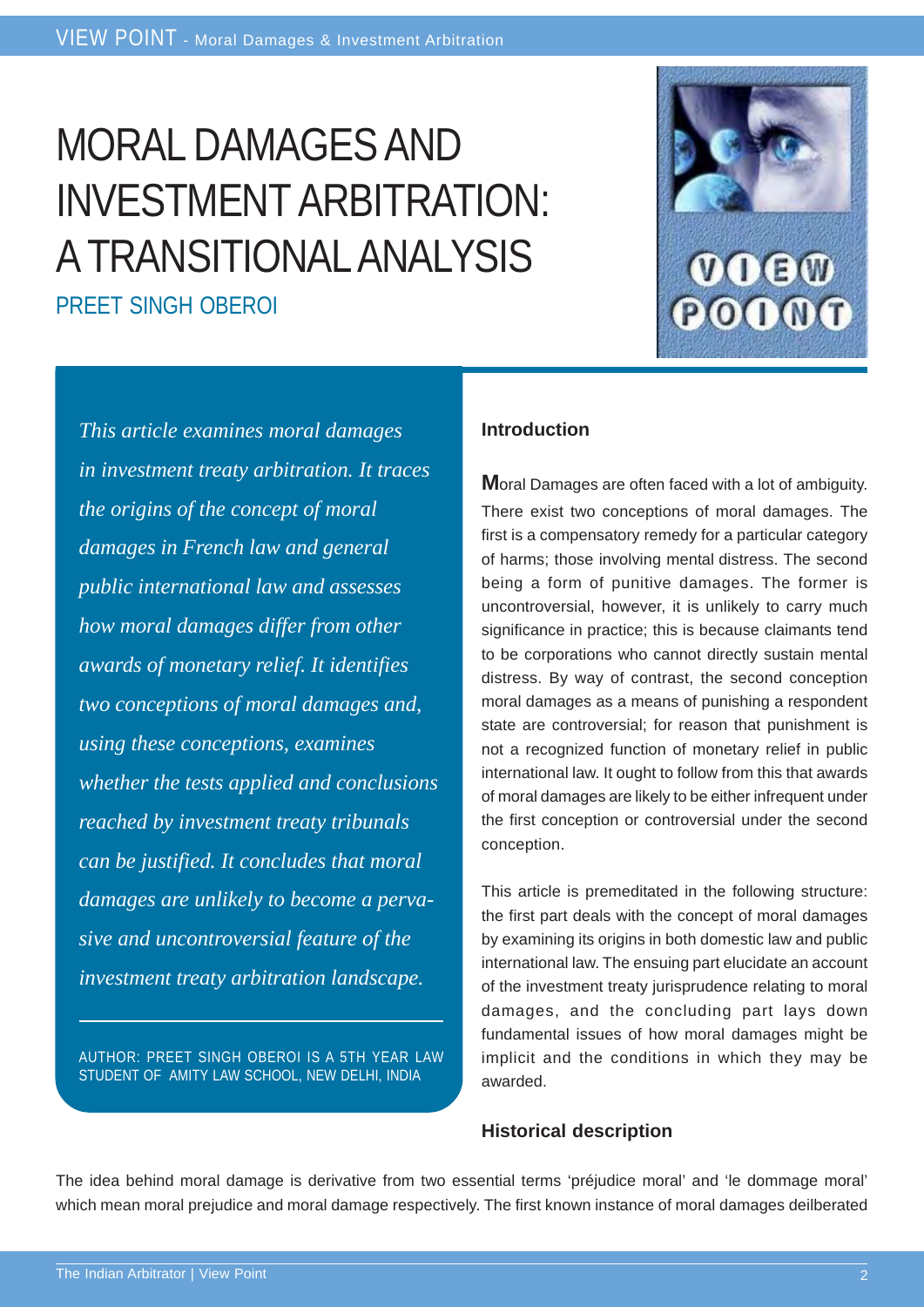in a court of law dates back to 1833, when a case involving damage to commercial reputations, the French Procureur Général envisioned the idea that compensation was payable for 'préjudice moral'.<sup>1</sup> Likewise, in 1877, compensation was awarded for 'le dommage moral' arising from wrongful death by the criminal chamber of the Cour de Cassation.<sup>2</sup> Yet, it was not until 1923 that we had a sound legal authority on the same. In another case involving wrongful death, the Cour de Cassation confirmed that compensation was owed for all types of damage resulting from a wrongful act. The préjudice moral, in this case, was mental distress caused by the loss of a father. The court, while removing all ambiguities in this respect, stated that compensation was available for damage which take forms other than reductions in wealth – préjudice moral or le dommage moral.<sup>3</sup>

The French Law, in all its tenacity, has always intended to keep the relief granted for préjudice moral or le dommage moral under the ambit of compensatory damages and let it litter into the domain of punitive damages.

Once, outside the domestic boundaries of France, we see an alike idea developed through various claims tribunals. The first occasion may be traced back to the Di Caro case, decided by the Italian–Venezuelan Commission in 1903, Umpire Ralston permitted compensation for 'the deprivation of personal companionship and cherished associations consequent upon the loss of husband...unexpectedly taken away' while establishing that this loss 'may not be translated into any certain or ascertainable number of bolivars or pounds sterling'.4

#### **(Footnotes)**

- 1 Cass, Ch. Réunies, June 15, 1833, Sirey, (1833), I, 458, Conclusions Dupin, Proc. Gen.
- 2 Cass, Crim., Mar. 22, 1877, Bull. Crim., No. 86, 178.
- 3 Cass, Civ., Feb. 13, 1923, *Lejars c. Consorts Templier*, D.P.(1923), I, 52.
- <sup>4</sup> *Di Caro* (*Italy v. Venezuela)* (1903) X RIAA 597, p. 598.



#### **YOU MAY KNOW ME!**

You may know me.

- I am your constant companion.
- I am your greatest helper; and I am your heaviest burden.
- I will push you onward or drag you down to failure.
- I am at your command.
- Half of the tasks you do might as well be turned over to me.
- I'm able to do them quickly.
	- I'm able to do them the same every time if that's what you want.
- I am easily managed. All you've got to do is be firm with me.
- Show me exactly how you want it done and after a few lessons I'll do it automatically the rest of your life.
- I am the servant of all great men and women, of course; and I am servant to all the failures as well.
- I've made all the great individuals who have ever been great.
- And I've made all the failures that have ever failed.
- But I work with all the precision of a marvelous computer. I work with the intelligence of the human being.
- Be easy on me and I will destroy you.
- Be firm with me and I'll put the whole world at your feet.
- What am I?
- I am A Habit!

~ Dr. Dennis P. Kimbro ~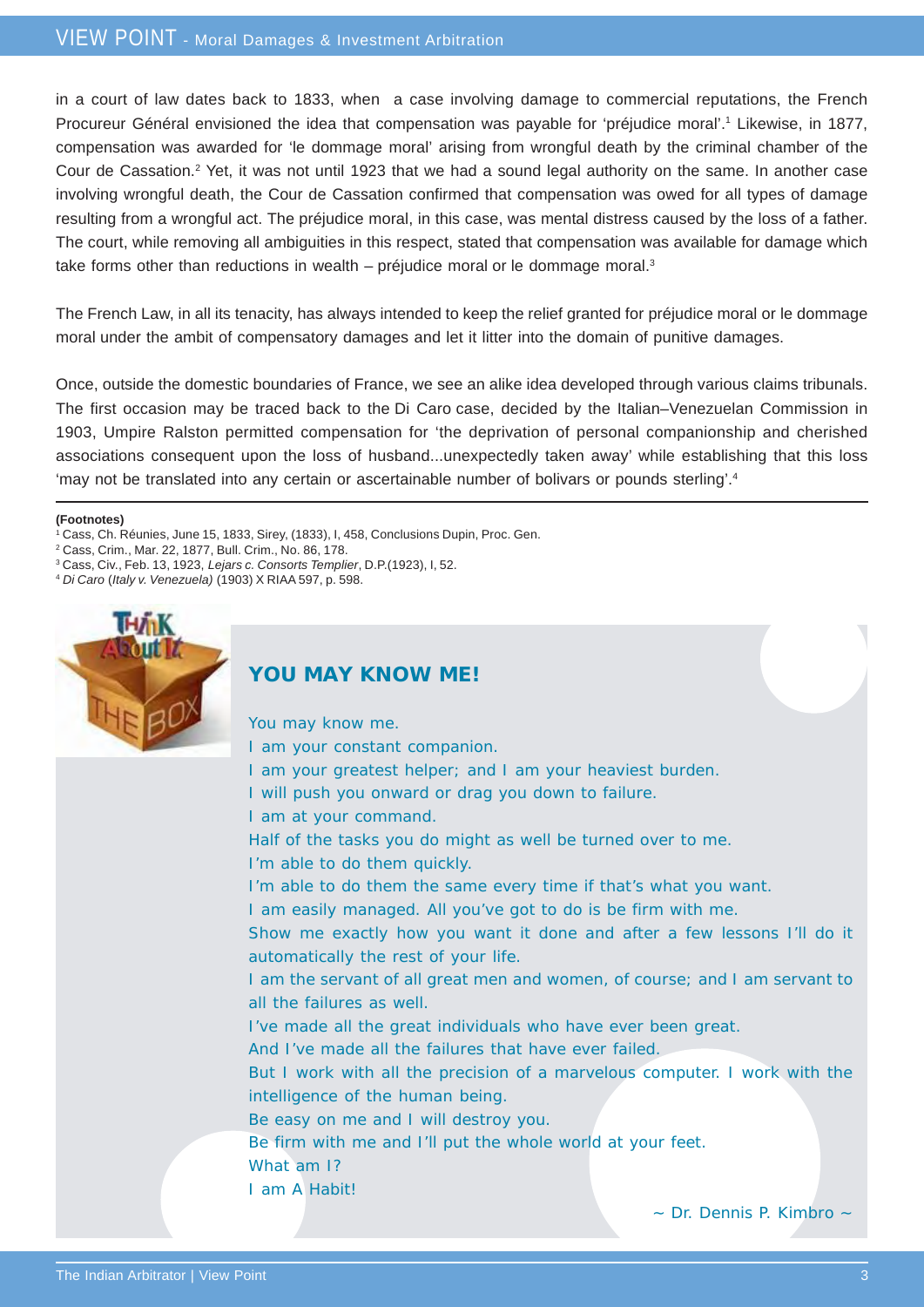#### VIEW POINT - Moral Damages & Investment Arbitration

This concept conversely seems to be well assumed in contemporary legal practice. Human rights tribunals have been frequent awarders of moral damages; both the Inter-American Court of Human Rights and the European Court of Human Rights (ECHR) frequently award them.<sup>5</sup> The Inter-American Court granted them in its very first award on compensation. 6 The purpose of an award of moral damages in the Inter-American system is to redress 'emotional harm' suffered by the human rights victim.<sup>7</sup> The purpose is not to punish the violating state.<sup>8</sup> The European Court of Human Rights also grants damages for 'non-pecuniary injury' resulting from treaty violations.<sup>9</sup> In, 1992 Letelier and Moffittcase, an ad-hoc international tribunal granted moral damages to the families of victims of unlawful killings by Chilean agents.<sup>10</sup>

The most distinguished episode in the fate of moral damages occurred as recently as June of 2012. While pronouncing the judgment in the Diallo case, the ICJ itself recognized that 'non-material injury' (considered synonymous with 'mental and moral damage' and 'non-pecuniary injury') is a known head of damage in international law. The Hon'ble Court awarded moral damages and noted that the quantum of moral damages necessarily 'rests on equitable considerations'.11

#### **Governing International Law**

The International Law Commission's Articles on State Responsibility (ASR) has also validated the idea of moral damages. Though, this may not directly concern investment arbitration yet tribunals do find a way around it. Article 31 of the ASR, for case in point, refers to the onus to make amends for 'all damage, whether material or moral'. The Commentary to the ASR explains the concept of 'moral damage' as, "moral damage' includes such things as individual pain and suffering, loss of loved ones or personal affront associated with an intrusion on one's home or private life.12

A curious provision that invites an expansive interpretation is Article 37. The aim is to remedy an injury which is not financially assessable. In exact, Article 37 aids that the injury which cannot be rectified by restitution or compensation can still generate an obligation to provide 'satisfaction'. Moral damages sneak up in this context. To focus this point we refer to the Rainbow Warrior award, wherein the Tribunal referred to satisfaction as a response to 'moral and legal damage'.13 Satisfaction is an extraordinary remedy which is meant to assert the dignity of a wronged state. It leaves an enormous scope for interpretation as satisfaction may involve non-monetary reliefs too like declaration of an illegal act or merely an apology.

The legal escape route as seen by ECHR while granting damages as stated above is provided by Article 41 of the European Convention on Human Rights which allows it to grant 'just satisfaction to the injured party'. In the Inter-American system, awards of moral damages are not meant to serve a punitive function.14 In its place, the focus remains on the mental or physical suffering sustained by the victim.15 Further the European Court of Justice has awarded moral damages for mental distress caused by the prospect of an unlawful dismissal.<sup>16</sup>

#### **(Footnotes)**

<sup>8</sup> *Ibid* at paras. 38–39.

<sup>5</sup> D. Shelton, *Remedies in International Human Rights Law*, 216 (Oxford U. Press 2001) (describing moral damages as 'compensation for dignitary violations, including fear, humiliation, mental distress') pp. 226–229 (describing the practice of the ECHR and the IACHR with respect to moral damages).

<sup>6</sup>*Velásquez Rodríguez Case*, Merits, Inter-Am. Ct. H.R. (Ser. C) No. 7 (1989), paras. 27, 50.

<sup>7</sup> *Ibid*.

<sup>9</sup> For instance refer *Konig Case*, (1980) 36 Eur. Ct. H.R. (ser. A), para. 19.

<sup>10</sup> *Re Letelier And Moffitt* (*United States v. Chile*) (1992) XXV RIAA 1, paras. 23, 31, 35, 38 and 41.

<sup>11</sup>*Ahmadou Sadio Diallo (Guinea v. Congo*) Judgment of June 19, 2012, para. 18, 24.

<sup>&</sup>lt;sup>12</sup> J. Crawford, The International Law Commission's Articles on State Responsibility: Introduction, Text and Commentaries, 202, 223 (Cambridge U. Press 2002).

<sup>13</sup> *Rainbow Warrior* (*New Zealand v. France*) (1990) XX RIAA 215, para. 122.

<sup>&</sup>lt;sup>14</sup> For instance refer *BB v. UK, Application No.* 53760.00, Decision of Feb. 10, 2004, para. 36 ('The Court recalls that it does not award aggravated or punitive damages...').

<sup>15</sup> ECHR Practice Direction on Just Satisfaction Claims, Mar. 28, 2007, paras. 9, 13.

<sup>16</sup> See *Dineke Algera et al v. Common Assembly of the European Coal and Steel Community*, (C-7/56, C-3/57–C-7/57) [1957] ECR 39.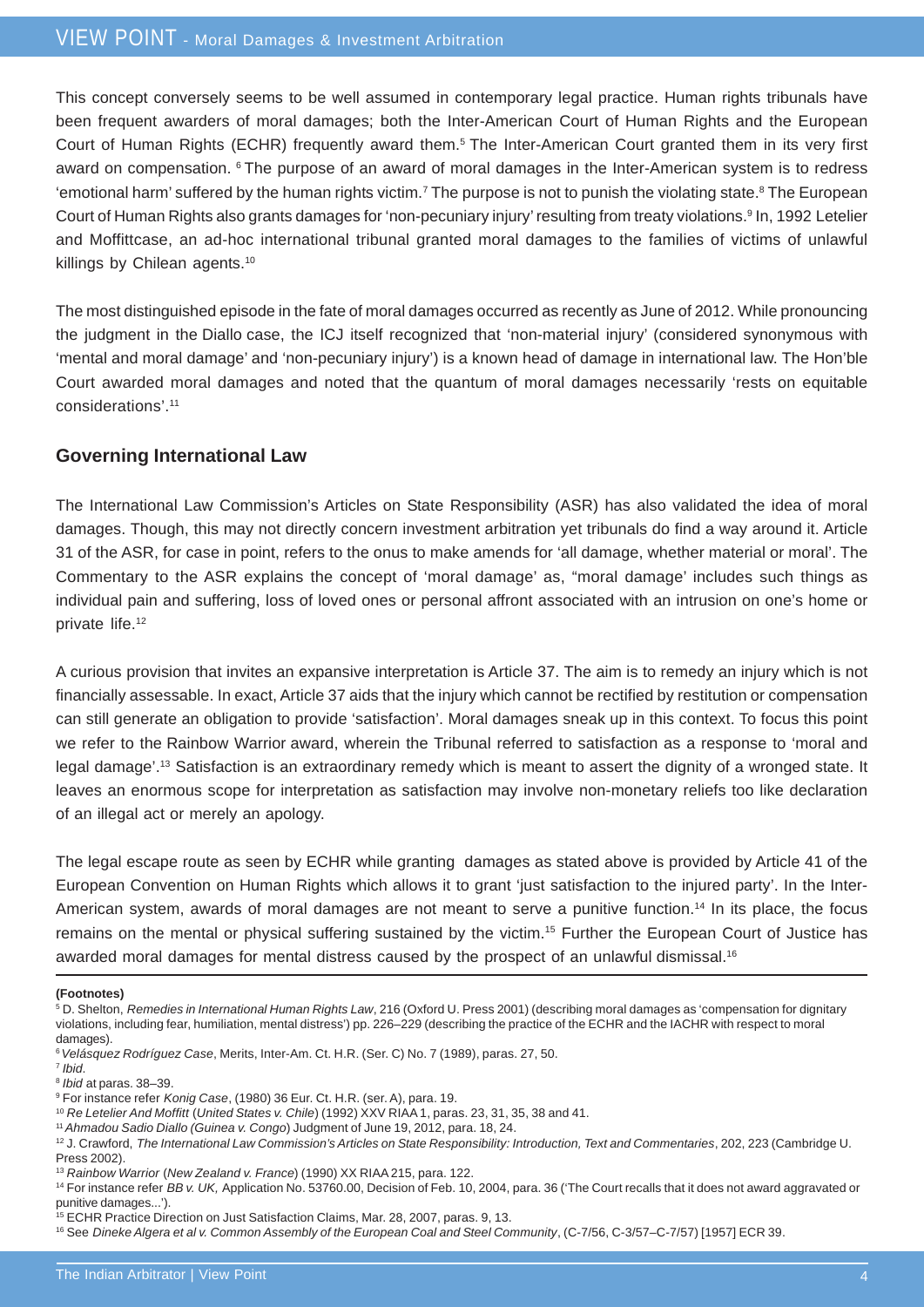#### **ICSID : Awards and Implications**

Predictably in cases of investment arbitration moral damages seem farfetched. In the history of investment arbitration, moral damages have seen the light of day in few instances. Moral damages have been delayed a fair share before finally being accepted in the domain of international investment arbitration. The only cases where moral damages were awarded are Benvenuti v. Congo (decided in 1980) and Desert Line Projects v. Yemen (decided in 2008). The Benvenuti case was decided ex acquo et bono. Thus, it is of limited relevance where a tribunal is required to decide the dispute, and award remedies, in accordance with law.17

#### **The desert line eye-opener**

16<sup>th</sup> February 2008 marks a vital date in the life investment arbitration; the final award in the matter of Desert Line v. Yemen was granted.18 It was decided under the Oman-Yemen BIT and thus a fundamental precedent in this area.

Desert line Projects, an Omani construction, was engaged in road construction work in Yemen. The Government of Yemen required making payments in lieu of the work so done. But the said payment was never made by the government of Yemen. So, Desert Line Projects initiated local arbitration proceedings and thus successfully acquired damages against the Government. Surprisingly, The Government refused to comply with the arbitral award and further sought to annul the award through local courts. As per facts, Desert Line projects were then coerced into a detrimental settlement agreement. It is pertinent to note that the coercive measures included a siege with heavy artillery, the arrest and detention of Desert Line Projects' employees (including the Chairman's son) by the Yemeni authorities, death threats against the Chairman himself and failures to protect Desert Line Projects from third parties.19 The agreement , lead to a settlement by Desert Line Projects for half of the amount of damages awarded in the local arbitration proceedings. Due to acts of the State Desert Line Projects instituted claims under the Oman– Yemen BIT through which successfully established a breach by Yemen of the fair and equitable treatment standard.<sup>20</sup> The relief sought included OMR 40 million as moral damages for the coercive measures adopted by the Yemeni authorities. The moral damages were on account of: (a) the stress and anxiety suffered by its executives on account of being harassed, threatened and detained by the Yemeni authorities and (b) significant injury to its reputation, prestige and credit.21 Oddly, the counterclaimants did not contest the Tribunal's jurisdiction to award moral damages yet the evidence of injury as well as whether the injuries in question could be attributed to the Government was questioned.22

#### **(Footnotes)**

- <sup>18</sup> *Desert Line v. Yemen,* ICSID Case No. ARB/05/17
- 19 Ibid at para 185
- 20 Ibid at para 194
- 21 Ibid at para 286  $22$  Ibid at para 288
- 

#### **LESSON IN LIFE**

A wise man sat in the audience and cracked a joke. Everybody laughs like crazy.

After a moment, he cracked the same joke again. This time less people laughed.

He cracked the same joke again and again.

When there is no laughter in the crowd, he smiled and said:

You can't laugh at the same joke again and again,

but why do you keep crying over the same thing over and over again?

<sup>17</sup> *Benvenuti v. Congo*, ICSID Case No. ARB/77/2, Final Award, Aug. 8, 1980, para. 4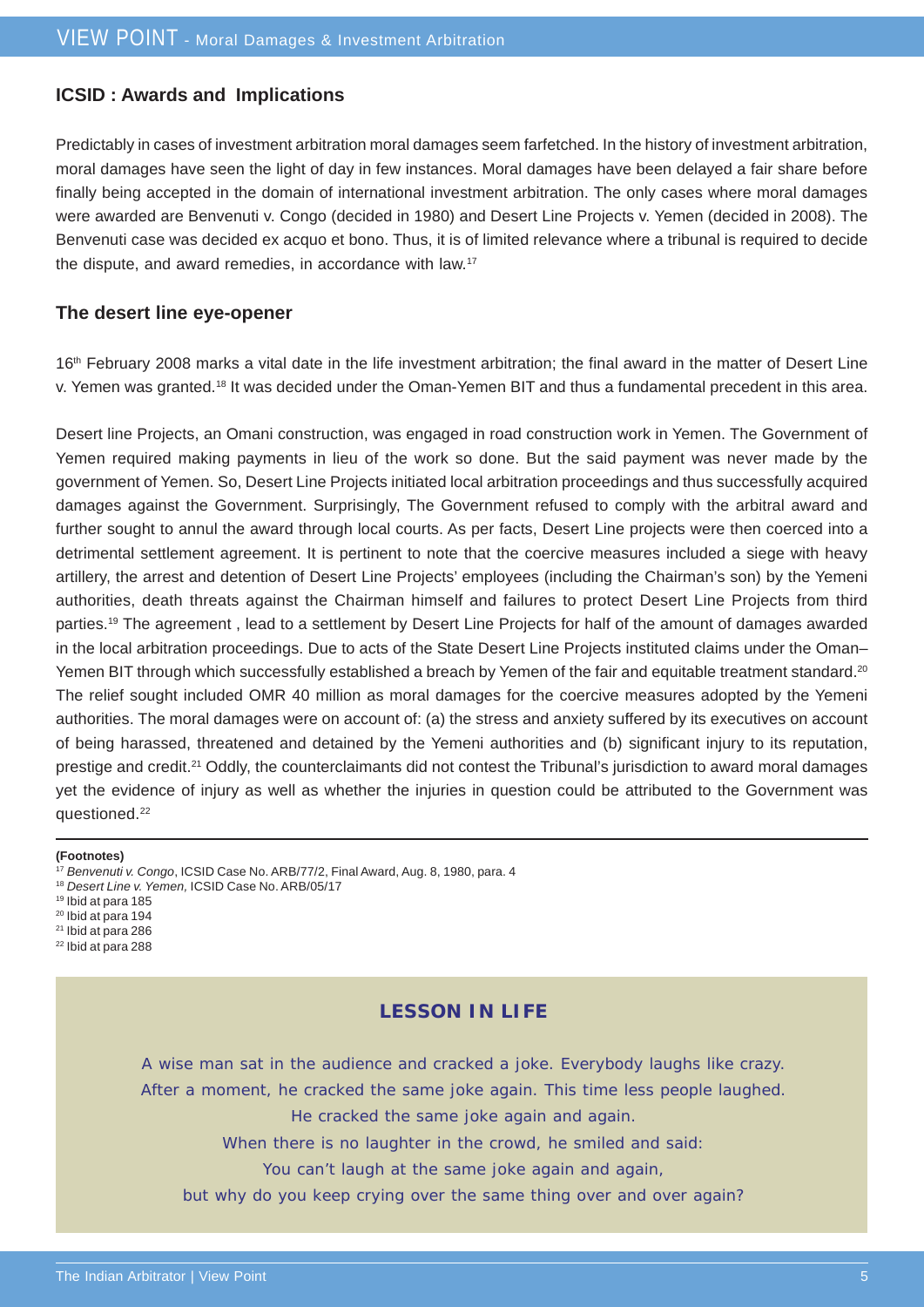#### VIEW POINT - Moral Damages & Investment Arbitration

Lastly, the award was granted in favour of Desert Line Projects, stressing that the 'physical duress exerted on the executives of the Claimant' and that the breach of treaty was 'malicious...therefore constitutive of fault-based liability'. Yemen was, 'therefore', liable to make reparation for all injury whether 'bodily, moral or material'. On the facts, the Tribunal concluded that the prejudice suffered was 'substantial since it affected the physical health of the Claimant's executives and the Claimant's credit and reputation'. The Tribunal awarded United States Dollars (USD) 1 million (approximately 38.63 million OMR) for 'moral damages, including loss of reputation' noting that the amount was 'more than symbolic yet modest in proportion to the vastness of the project'.<sup>23</sup>

The concept of 'exceptional' leaves much to the fancy. Doubts arises with regards to the effect that whether there is absence of 'physical duress' or even if the breach of treaty is not 'malicious', would the claim of moral damages still stand.

#### **4.2 Precedents along the way**

The Desert line case though may be an exceptional one, yet it did not arise in isolation. There were numerous decisions that led to the 2008 landmark award. Though almost all of the preceding claims for moral damages were in fact unsuccessful but there are a few cases wherein moral damages asserts an academic significance. While removing the grain from the shaft we see three such cases Lemire, Tza Yap Shum and the Biwater case.

The findings of the Lemire and Tza Yap Shum cases, clearly reject the all requests for moral damages, however, they provide valuable assistance on the applicable legal standard. In Lemire, the Tribunal established a three pronged test for the award of moral damages as follows:

".... moral damages can be awarded in exceptional cases, provided that –

- the State's actions imply physical threat, illegal detention or other analogous situations in which the illtreatment contravenes the norms according to which civilized nations are expected to act;
- the State's actions cause a deterioration of health, stress, anxiety, other mental suffering such as humiliation, shame and degradation, or loss of reputation, credit and social position; and
- Both cause and effects are grave or substantial."24

The Abovementioned test was reiterated by the the Tza Yap Shum tribunal.<sup>25</sup> The tribunals in both the cases found that in light of the facts and circumstances of the cases before them, moral damages could not be made out. The test imputes a high level restraint on the part of the tribunals in order to award moral damages. That is to say that establishing mental suffering may not be enough, the egregious conduct by the state is also to be proved. Whether this combination of requirements is warranted is discussed further below.

Though investment arbitration has had limited number of precedents, yet, an authoritative legal standard may be attained. As has been illustrated above we see that there are certain elements that may be made out in order to invoke moral damages in an investment claim. The attributes that may be assigned to such a remedy, though were intended to be compensatory in nature, yet have turned out to be rather punitative in nature. We must now look at another important question of identification of moral damages as a unique remedy that may separated from the rest.

#### **(Footnotes)**

23 Ibid at para 290

<sup>24</sup> *Joseph Charles Lemire v. Ukraine*, ICSID Case No. ARB/06/18, Final Award, Mar. 28, 2011, para. 333

<sup>25</sup> *Tza Yap Shum v. Peru*, ICSID Case N. ARB/07/6, Final Award, July 7, 2011, para. 281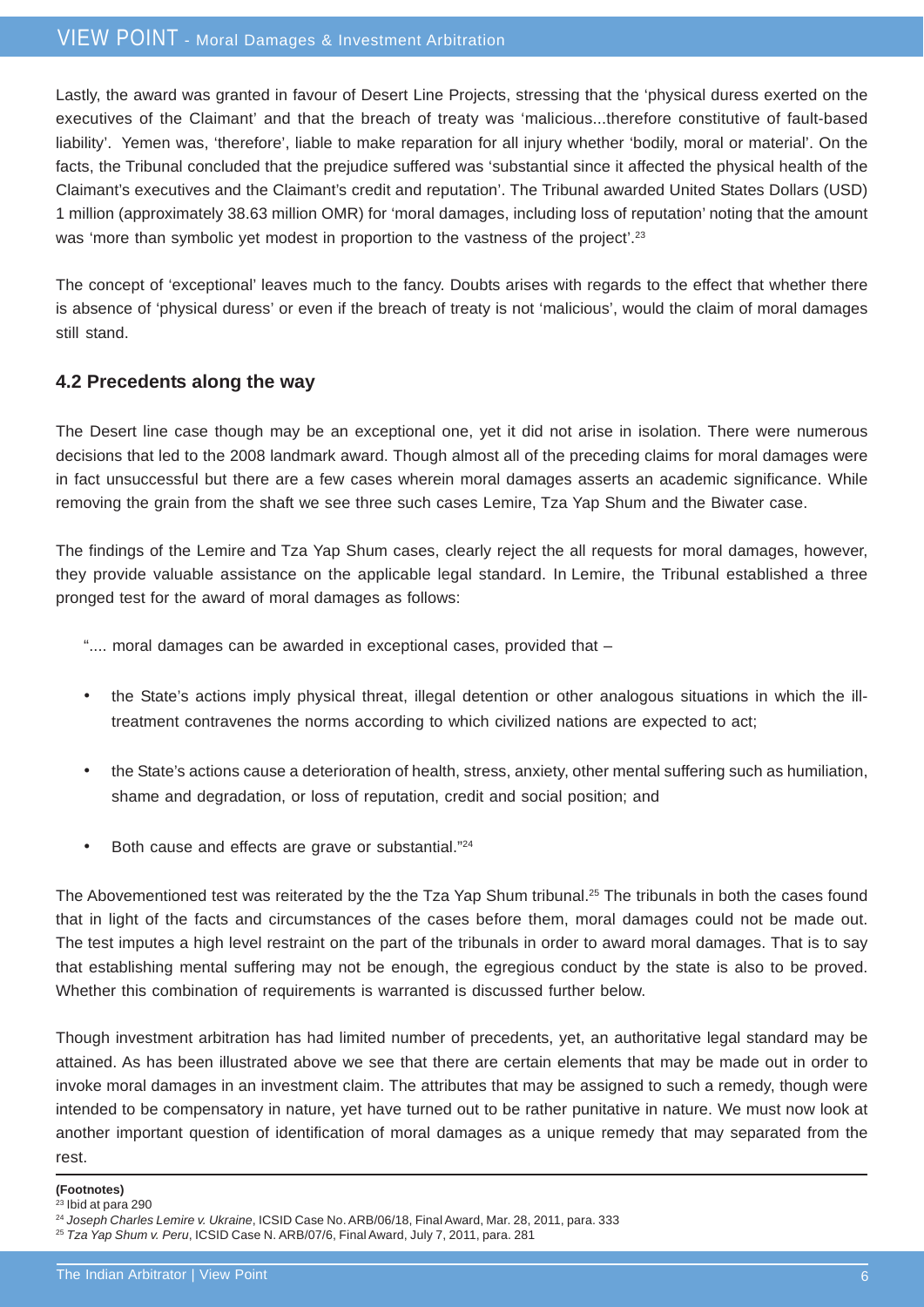#### **Conclusion**

Moral damages often appear to the layman as an interesting area in the legal parlance. This paper indulges into the often mythical concept of moral damages. Coming to culmination of this paper and thoroughly looking into all the aspects of moral damages under International Arbitration, we understand a clear understanding of a few things. Firstly, that Moral damage can be thought of as a fine for egregious behavior or as compensation for non-pecuniary injury. If they are fines then it is a radical step for tribunals to award them because punitive damages are not wellrecognized in public international law. Tribunals seeking to award punitive damages would be introducing a novel remedy on grounds which have not been agreed in the treaties which they are charged with applying. The view taken under this paper is that the better view, therefore, is that moral damages are compensation for non-pecuniary injury. Even if compensatory, moral damages will rarely be awarded in investor–state arbitrations. Most claimants are corporations which will struggle to establish mental distress although the European Court of Human Rights is less concerned with this issue; it has not presented a robust justification for its position.

For reasons elaborated in the paper above, it seems fairly improbable that moral damages would ever become an omnipresent and debate-free feature of the investment arbitration landscape. Owing to the subjugation of the idea of moral damages to the preconditions of mental distress, egregious conduct of the state, it becomes a fatality waiting to happen. To add to that there is always the rider of punitive damages which encompass an enormous restraint on investment tribunals as punitive damages are impermissible under public international law.

> A woman called Mount Sainai Hospital. She said "Mount Sainai Hospital? Hello, Darling, I'd like to talk with the person who gives the information about the patients. But I don't want to know if the patient is better or doing like expected, or worse. I want all the information from top to bottom, from A to Z."

The voice on the other line said "Would you hold the line please, that's a very unusual request."



Then a very authoritative voice came on and said, "Are you the lady who is calling about one of the patients?"

She said: "Yes, darling! I'd like to know the information about Sarah Finkel in Room 302."

He said "Finkel. Finkel. Let me see. Farber, Feinberg — Finkel. Oh yes, Mrs. Finkel is doing very well. In fact, she's had two full meals, her doctor says if she continues improving as she is, he is going to send her home Tuesday at twelve o'clock."

The woman said "Thank God! That's wonderful! She's going home at twelve o'clock! I'm so happy to hear that. That's wonderful news."

The guy on the other end says: "From your enthusiasm, I take it you must be one of the close family."

She said "What close family? I'm Sarah Finkel! My doctor doesn't tell me anything!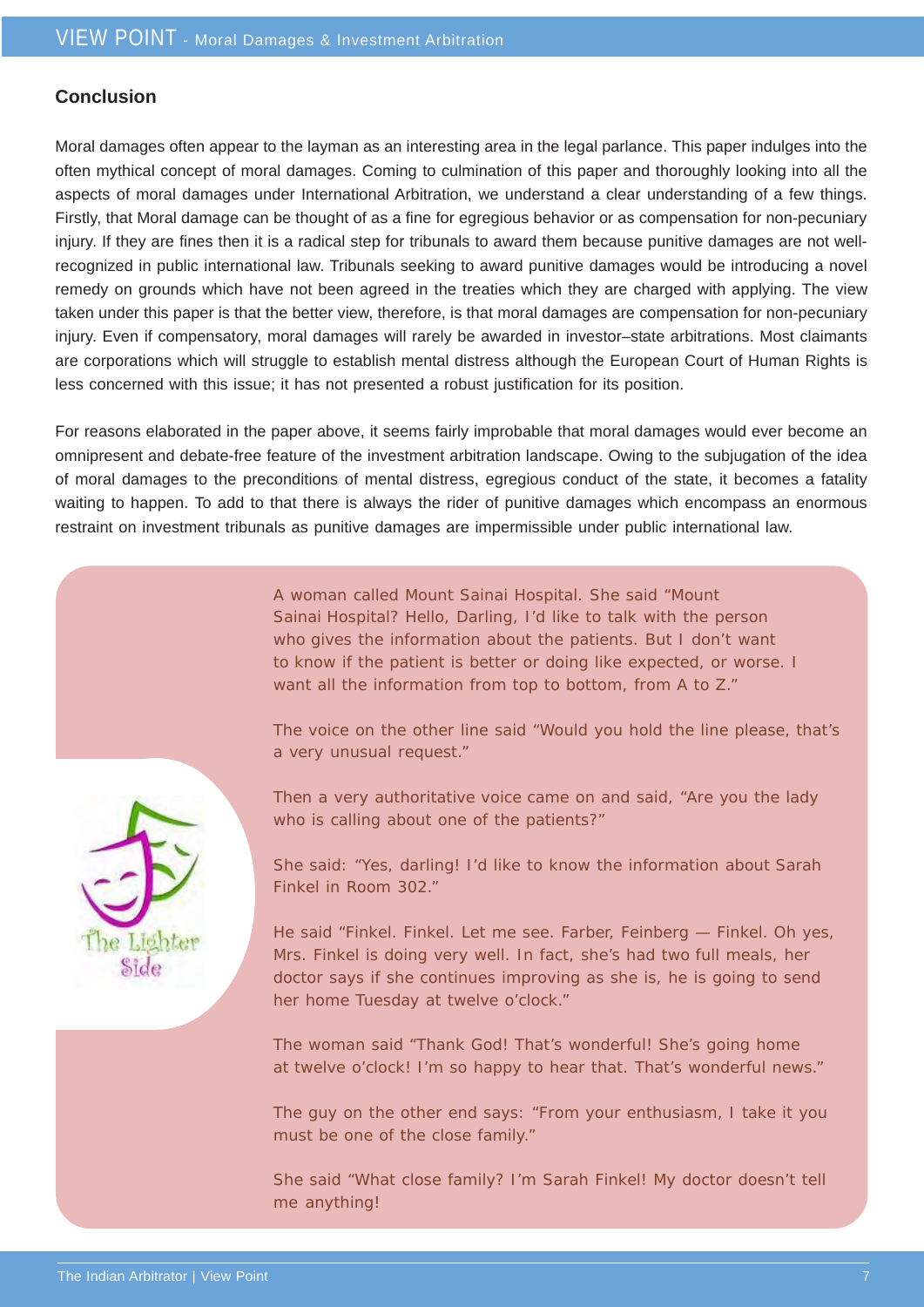# TRANSITION MATTERS (PART - 2)

TONY WHATLING

*A mediator has to understand that there is a major transition to be made from pre-existing work roles and responsibilities to the work of the dispute resolution practitioner. The importance of this transitional journey cannot be overstated and yet, surprisingly, it is rarely ever discussed or referred to in mediation literature. The author explains this transition and emphasises that restoring the balance between the two hemispheres may be necessary to succeed at mediation. It is this difference that justifies the need for significant changes in thinking and in practice.*

AUTHOR: TONY WHATLING IS THE DIRECTOR OF 'TW TRAINING WORKS' TRAINING & CONSULTANCY', UK. THIS ARTICLE WAS ORIGINALLY SUBMITTED FOR PUBLICATION TO COLLEGE OF MEDIATORS JULY 2013.

**Clients are commonly invited to "Leave fault and blame out of the proceedings, not interrupt and to treat each other with respect" – Oh come on - who are we kidding**?

**O**ne final example in this, by no means totally inclusive list, is that of understanding the normality of, and getting to feel comfortable with, managing conflict and what is often raw emotion, rage, distress, despair, hurt etc.

*One important first key idea, is that we all hold personal 'life scripts' about conflict. Depending on our early life experiences, we may regard conflict as potentially exciting, creative, energising and positive. Alternatively, we may see it as scary, worrying, potentially painful and essentially negative. Most of us will be somewhere in between and are likely to say that our position would depend very much on the specific circumstances involved. Where we stand personally is not predictive of our effectiveness as mediators, but we do need to be aware of how conflict affects us personally, as well the effect it has on the negotiation process in dispute resolution. As Haynes points out: Conflict is frightening to most people. Most professionals are either scared of conflict between clients and so try to suppress it, or believe that it is inherently wrong and so avoid it. Yet conflict is universal to all mediation cases. The question is not whether conflict exists but how it can be made constructive.* (Haynes 1989, p. 3 in Whatling 2012, p. 137)

*A major landmark in my own development as a mediator involved adapting my personal life script so as to be*

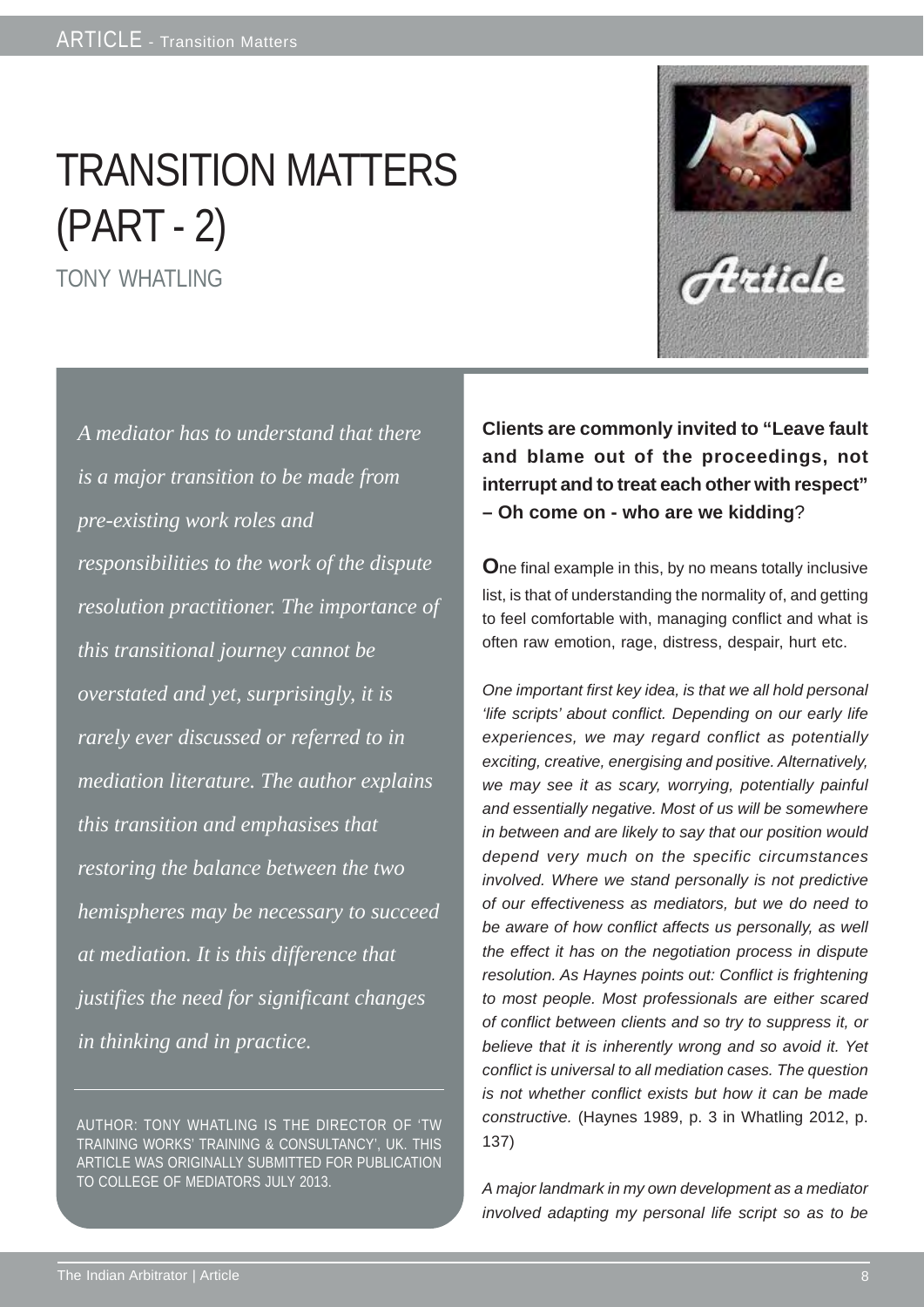*able to see conflict as potentially positive and creative. Surprisingly, nothing before mediation training had served to bring me to this view regarding attitude to conflict – not through training in youth work or social work, and yet, if* such careers are not substantially about managing conflict what are they about. (Whatling 2012, p. 138).

Opinions as to how far emotion should be tolerated, or indeed perhaps even encouraged in mediation, differ between practitioners. Haynes in his UK training workshops tended to regard emotion as un-useful dialogue though in writing he did qualify this significantly when he writes: *It is useful to think about client emotional behaviour in two ways: offensive and defensive. Offensive behaviour is non-useful and best ignored by the mediator unless it prevents progress in the mediation process… Defensive emotional statements are often useful because they alert the mediator to underlying issues, or indicate emotional issues which, if dealt with enable the mediator to continue the mediation process, negotiating for a solution that meets the parties' goals.* (Haynes 1993, p.11)

Note how Haynes does recognise the possibility that emotion may be preventing 'progress in the mediation process.'

Practice experience suggests that unresolved emotion quite commonly inhibits the mediation process and progress, operating as it often does as covert driver that may inhibit, or indeed sabotage, attempts at negotiation of settlements on substantive issues.

As Thelma Fisher put it more than 20 years ago: *Any conciliator learns that conflict between couples has positive and negative power. It can create energy for negotiation or destroy it. ….The conciliator will respond to the conflict instinctively; the danger signals appear as in any situation of actual or impending conflict. Conciliators must learn to interpret these signals, as conflict is their stock-in-trade.* (Fisher 1992, p.121).

Robert Benjamin also makes interesting observations on this issue: *Conflict is first and foremost about people's passions, desires, and emotions in collision. The friction of conflict generates heat, which, like any form of natural energy, can be squandered or harnessed. The sources could be scarce resources, an inability to communicate or empathize, a moral clash over good or evil, or a power struggle of some variety. Typically they are inextricably intertwined and sometimes disguised. ……what is required is the deft and subtle touch of a third party attuned to the rhythms of conflict, with the necessary feel and intuition to be effective. Those qualities are, however, difficult to find in the midst of a Western techno-rational culture that is dedicated to the belief that problems are predominantly solved by rational analysis and reasonable discourse. At least initially, disputes are not susceptible to logic; traditional notions of the dispassionate, above-the-fray, neutral, and objective expert can be not only ineffective but even counterproductive in managing heated, longstanding disputes….Developing the requisite skills is a twofold task.*

|                         | $\frac{1}{\sqrt{2}}$                         |  |
|-------------------------|----------------------------------------------|--|
|                         | $Z$ $\geq$ $\alpha$                          |  |
|                         | $\overline{L}$ $\overline{M}$ $\overline{O}$ |  |
|                         | $O_$                                         |  |
|                         | ESP                                          |  |
| $\overline{\mathsf{O}}$ |                                              |  |
|                         | $\alpha$ $\vdash$ $\supset$                  |  |
|                         | $\frac{1}{2}$                                |  |

*With a view to promote and support students in developing the qualities of legal research and presentation, IIAM is providing opportunity to law students to publish original, innovative and thought provoking articles on arbitration, mediation, conciliation, dispute resolution and similar topics and critiques on judgments relating to the same topics. Selected articles will be published in the "Indian Arbitrator". From amongst the submitted articles, every year one student author will receive the "Best Young Author" certificate from IIAM.*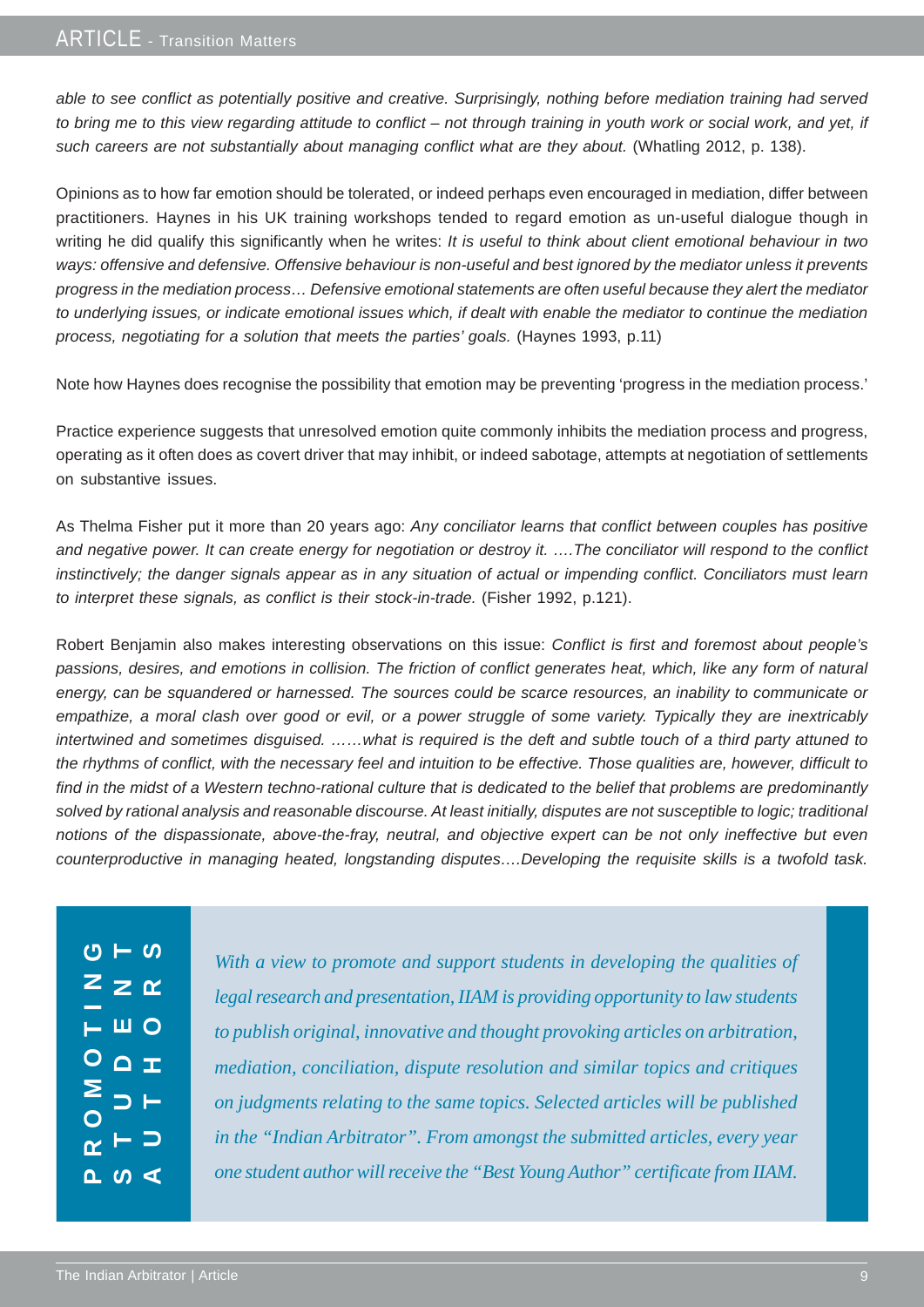#### ARTICLE - Transition Matters

*First we must recognise the importance of moving outside the strict and narrow rational paradigm our culture has* defined…….second we must find models of practice that offer support and give direction. (Benjamin 2003, in Bowling & Hoffman pp. 78-79).

By now the reader will be aware that my position on conflict and emotion in mediation is that – since it is both inevitable and indeed entirely natural – managing it constructively may be a significantly different skill than that already developed by many trainee and novice mediators.

For example, from my own experience of delivering CPD training for Collaborative Law practitioners, it was noticeable that they were very open about the extent that – coming as they did predominantly from legal practice – they had quickly realised how unskilled they felt at managing high emotion in joint meetings. The particular group concerned had dealt with this by recruiting qualified counsellors to work with each party, so as to prepare them emotionally and psychologically, to behave in joint session in accordance with the requirements of the Agreement to Mediate, the additional costs of the involvement of a counsellor being born by the parties concerned.

Some examples of this 'best behaviour' expectation accessed from recent Collaborative Law practitioners websites include:

#### *Respect.*

*Each party agrees to act respectfully and avoid disparaging or vilifying any of the participants.*

*A team of professionals is assembled to help the parties understand and resolve their disputes in many different contexts. The disputes maybe legal disputes or emotional and include: mental health counsellors/coaches for each party, neutral financial advisors, accountants, parenting specialists, child specialists, vocational experts, and appraisers, if needed.* What is Collaborative Law? by Mary D. Beaulier

*Finally, in some cases where communication between a couple is difficult, you and your spouse may choose to retain Coaches to assist you both. Coaches can assist in creating a new communications dialog that will allow you to optimally work within the Collaborative model.* Understanding The Basics Of Collaborative Family Law by Sherri Goren Slovin

It is not for me to argue about the extent to which such practice models do or do not achieve better outcomes. I highlight them simply so as to illustrate the marked contrast between those writers and practitioners who see conflict and emotion as natural, inevitable, and furthermore functional to effective dispute resolution, and those who do not.

Chris Richards writes: *The fact that nearly half of all British families are, at some stage the arena for a separation or divorce struggle seems therefore, to call for a supportive, not a blaming, response from professionals. In consequence Solicitors Family Association (SLFA) lawyers, family court judges and magistrates, mediators and children and family court advisory and support service (CAFCASS) reporters all aspire to calm down, not inflame, and to transform, not reinforce, the accusations and recriminations The professional script declares that no one is to blame for the break-up. Marriage break-ups just happen: in the words of an archbishop, some marriages 'die'.*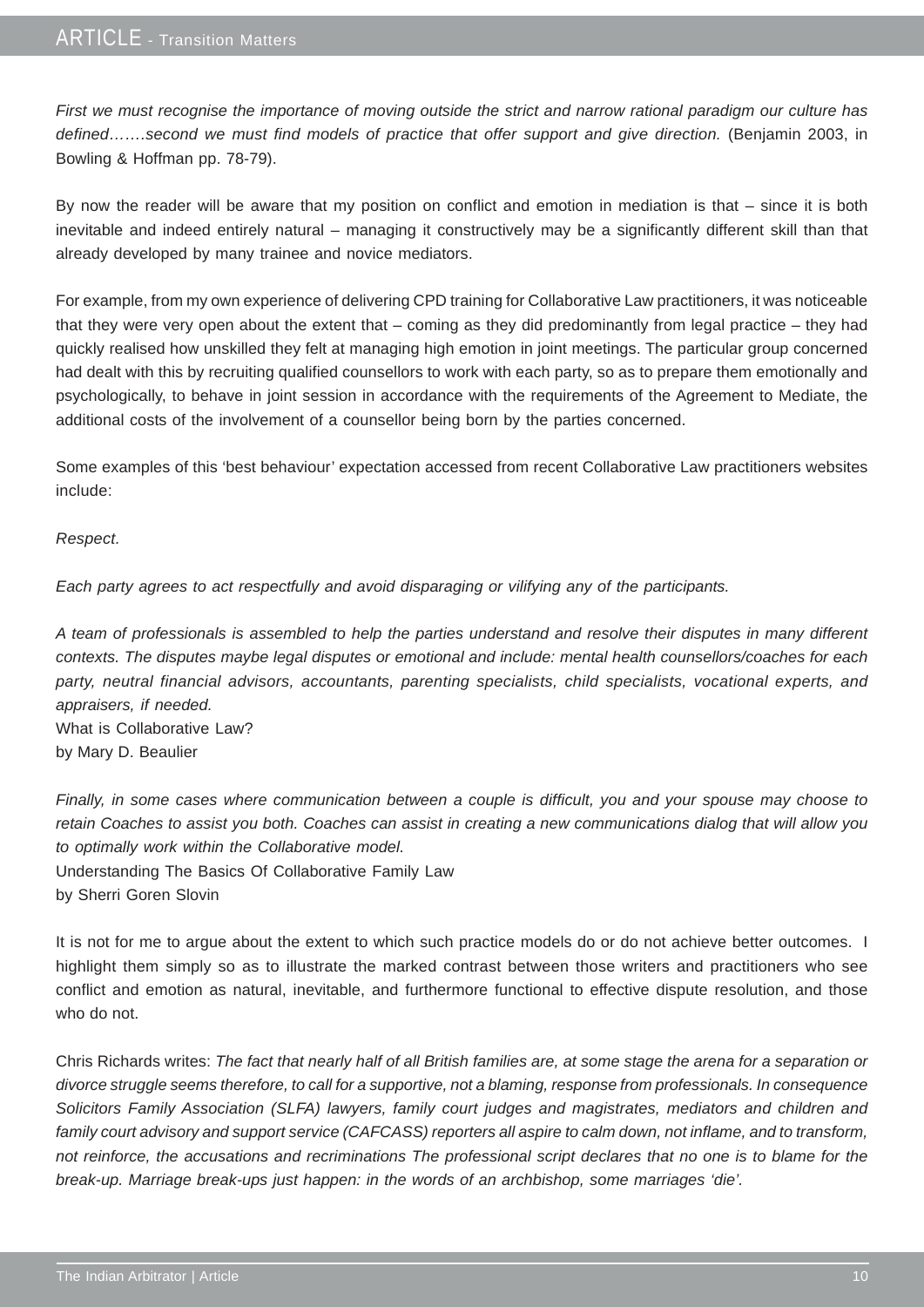*Most of the clients whom I have seen do not believe the professional script. It is utterly at odds with the intensity of their disappointment and apprehension. Their marriage has not died, it has been killed. Each party vies with the other to convince the mediator, at least of the unsound credentials of the other, and at most, of her or his treacherous cruelty.*

*Family mediators are taught that they should acknowledge emotions, but they need to do more than this, they need to validate them. Separating people have a right to feel anger, fear or distrust. Mediators who brush feelings aside and tell their clients to focus on the future not on the past hurts will get nowhere. Clients must gain some confidence that their feelings are understood. Understanding means listening without rejecting or colluding. When clients feel acknowledged, they will be able to focus rationally on the future – not before. …It is the difficult skill of the mediator to allow the expression of blame, and simultaneously to acknowledge both viewpoints, with the utmost respect.* (Richards 2001)

A final word here from a lawyer mediator, on this controversial issue regarding emotion in mediation, seems apposite: *According to Zen Buddhism, one way enlightenment can be achieved is by holding two contradictory thoughts in the mind simultaneously. This, I have found, is more easily said than done. Perhaps I am handicapped in this endeavour by virtue of professional training: as a lawyer my mental functioning has shifted decidedly to the left brain. I know one lawyer-turned-mediator (or as the joke goes, a recovering lawyer) who describes law school as a process in which the left brain circles around the right brain and eats it.*

*If that is the case, learning to practice mediation has presented me with the task of recovering the right-brain function, the place where creativity and nonlinear thinking flourish. Indeed, restoring the balance between the two hemispheres may be necessary to succeed at mediation because the work is inherently difficult, is multidimensional, and requires not only logic but also inventiveness. ….The very complexity of the work is one of the things that make it so appealing: no matter how much experience we have, no matter how skilled we may become, mastery always eludes us. For people who love challenges, mediation is a natural calling.* (Hoffman 2003, p.167 in Bowling and Hoffman 2003)



Are you interested to open IIAM COMMUNITY MEDIATION CLINICS?

Indian Institute of Arbitration & Mediation welcomes you to take part in an exiting attempt of social transition to make our world a safe,

sustainable, peaceful and prosperous place to live.

Make an important contribution by adopting or supporting Community Mediation Clinics.

#### **For details visit www.communitymediation.in**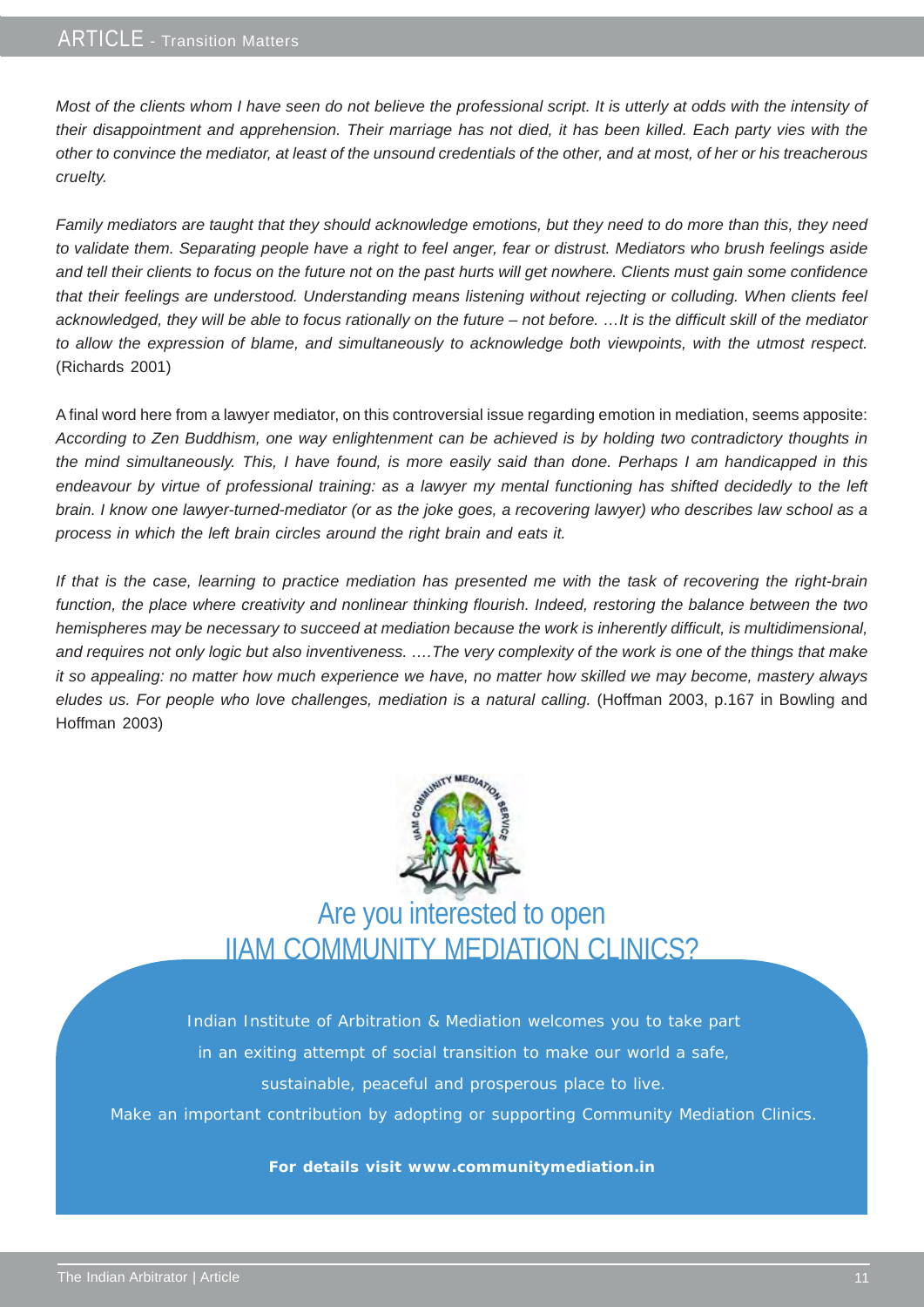The transitions debate needs also to touch on issues of mediator style and models of practice. Whilst space here prevents detailed descriptions of these, most mediators will be familiar with such labels as 'facilitative', 'evaluative' and 'directive' styles.

#### **Non-directive mediation and the client as expert.**

*Let us return now to some of the other philosophical issues that underpin facilitative mediation practice. Conflicts and disputes brought to mediators by clients are rooted in, and are in no small part a product of, their past, present and future and their thoughts, feelings, attitudes, beliefs and actions, not those of the mediator. Being mindful of these essential principles in practice is to believe that, by definition, clients should be regarded as the 'experts' in their circumstances and 'subjective universe'. This being so, they are also, by definition, the experts in their own conflict and dispute situation. It follows that they are best placed to resolve the problem(s), not least because they will have to take personal responsibility for implementing any changes, actions and agreements made in mediation. The fact that spouses may be exhibiting something akin to temporary madness, in the trauma of separation and being at war over the children's future care, should never lead us to fall into the trap of thinking either that they are mentally ill or that they need a mediator to tell them what time to put their children to bed. Problems brought to the mediator are the domain of the parties in dispute, not of the mediator. The role of the mediator is to empower the parties to solve the problems and to resist the urge to relieve client distress by assuming the burden of their difficulties*. (Whatling 2012, pp. 37-38).

Despite my own enduring attachment to this essential philosophy of client as expert, my concern about the other styles actually has less to do with their application by mediators, than the extent to which such practitioners may be totally unaware of the philosophical underpinnings and consequences of that which they do.

*Facilitative mediators working in family mediation would commonly expect complex children's financial and property issues to take somewhere between three and six sessions. Such mediators would be working to the facilitative principles defined earlier and on the assumption that hitherto the parties had taken major responsibility for understanding, deciding on and managing those important elements of daily life, and so are ideally placed (with some help from the impartial mediator) to resume that role and responsibility. On the other hand, some lawyer mediators, working to directive principles, regularly resolve all such family financial and property cases in one joint session, or at most two. How do they do that? They do it by having the parties submit all financial data before the first session. The data are examined by the mediator prior to the first meeting. Typically such mediators then explain to the parties that, having studied the financial data, they are able to recommend the obvious optimum settlement. Words commonly used involve such legal terms as 'putting a charge on the property' and 'pension splitting'. The parties, knowing the legal background of the mediator, and frequently being caught up in the turmoil of separation and divorce, are often in no fit state to question the professional wisdom offered and therefore settle on that basis. Often at least one of the parties, commonly the 'leaver', has a wish to settle as quickly as possible and with the minimum costs. The extent to which such behaviour is right or wrong depends clearly on which position we take on the values and philosophical underpinnings of practice referred to earlier. From my discussions with them, lawyers who favour this style clearly have no comprehension that this way of working might in any way be questionable. This is all the more concerning because commonly they are often affiliated to professional associations that, in their membership codes of practice, prohibit such advice giving. My two chief concerns are first that, as yet, we do not know how many such settlements a year or so down the road will be seen by one or both parties as unfair or inequitable from their own perspective. Second, and of far greater concern, is that the parties are probably never informed as to the type of mediation on offer or what the alternative options of mediator style might be.* (Whatling 2012, pp. 30-31).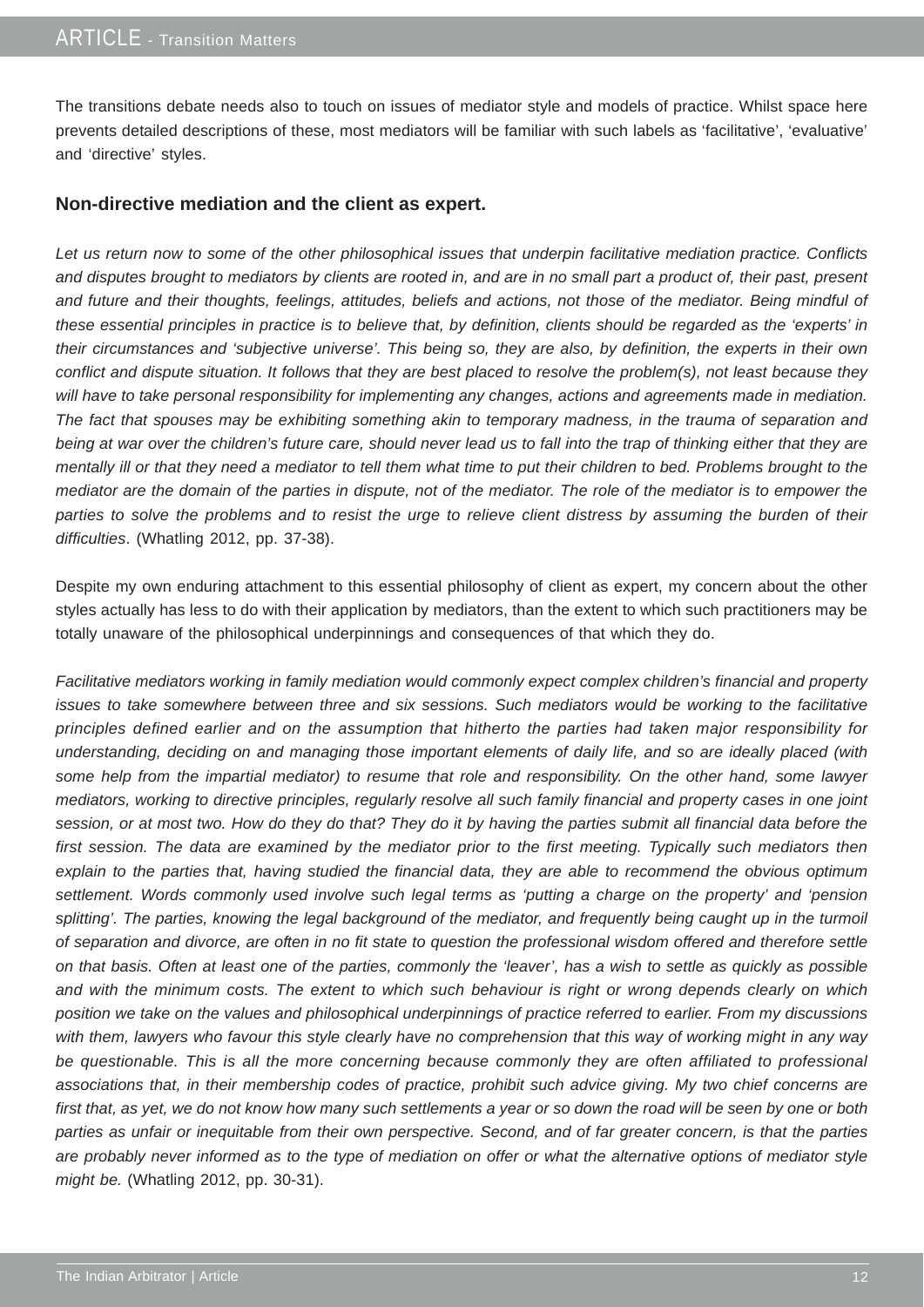#### **Maslow is not left-brained linear, but right-brained recursive.**

Many readers will be familiar with the four key learning stages we experience when undertaking the task of new learning, particularly where it involves applied studies.

Maslow described the stages as:

#### *1. Unconscious incompetence*

*The individual does not understand or know how to do something and does not necessarily recognize the deficit. They may deny the usefulness of the skill. The individual must recognise their own incompetence, and the value of the new skill, before moving on to the next stage. The length of time an individual spends in this stage depends on the strength of the stimulus to learn.*

#### *2. Conscious incompetence*

*Though the individual does not understand or know how to do something, he or she does recognize the deficit, as well as the value of a new skill in addressing the deficit. The making of mistakes can be integral to the learning process at this stage.*

#### *3. Conscious competence*

*The individual understands or knows how to do something. However, demonstrating the skill or knowledge requires concentration. It may be broken down into steps, and there is heavy conscious involvement in executing the new skill.*

#### *4. Unconscious competence*

*The individual has had so much practice with a skill that it has become "second nature" and can be performed easily. As a result, the skill can be performed while executing another task. The individual may be able to teach it to others, depending upon how and when it was learned.*

## INTERESTED TO CONTRIBUTE ARTICLES ?

We would like to have your contributions. Articles should be in English. Please take care that quotations, references and footnotes are accurate and complete. Submissions may be made to the Journals Division, Indian Institute of Arbitration & Mediation, G-254, Panampilly Nagar, Cochin - 682 036 or editor@arbitrationindia.com.

Publication of the Article will be the discretion of IIAM and submissions made indicates that the publish the copyrighted material to the publisher of the IIAM Journal.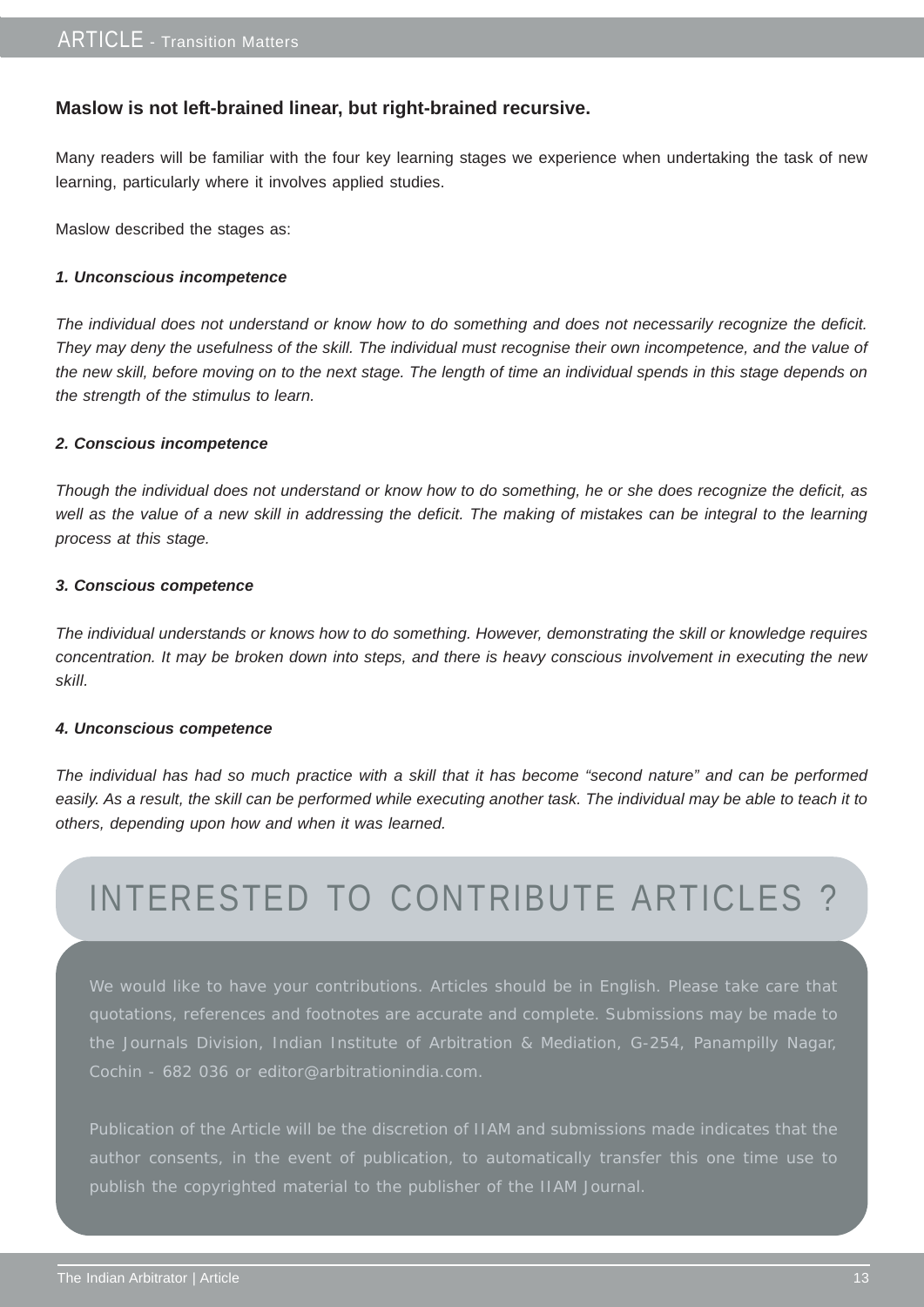#### ARTICLE - Transition Matters

It is important to understand that Maslow's four learning stages are not a single event-linear concept, but are recursive. We are never as it were, in a state of permanent 'unconscious competence' – unless perhaps when we are dead. Each new major change in our profession is likely to cycle us again through the discomforts of Maslow's learning stages.

*In times of major change the learners shall inherit the earth, while the knowers shall find themselves beautifully equipped to deal with a world that no longer exists. (Eric Hoffer).*

Finally, I return to the last words in the title of this article – 'and does it matter'?

I hope that I have made the case for 'transition matters' to be raised in the consciousness – and therefore in a more open and recurring debate – between mediation trainees, trainers, experienced mediators and PPC's. I hope too that a case has been made for recognition of some of the distinctive and significant features of mediation practice. It is this difference that justifies the need for significant changes in thinking and in practice, as trainees move from their everyday previous role functions and responsibilities into the challenging, often demanding, yet always exciting world of dispute resolution.

I am aware that much of the above content may be seen as overly challenging of trainees and practitioners from a legal background. Trainees from the social sciences orientation too will have a substantial transition to make. For example in trying to absorb the complex technical business of legal processes, for example in family mediation how the law deals with divorce, as well as welfare benefit entitlement and housing law. In the main this knowledge is what I tend to describe as 'Knowledge not for use' – in other words mediators need the psychological comfort of having such knowledge, not least for when their clients refer to it. However this is not significantly different from a lawyer mediator's need to acquire some basic awareness of couple relationship dynamics and child development.

Different travelers on any transitional road should be helped through trainers, mentors and PPC's. Arguably this should be no different from any good staff management induction process that identifies not just strengths and qualifications, but also areas of shortcomings so as to identify what is needed to bring them up to speed.



### **BECOME A MEMBER OF IIAM**

Empower yourself with the techniques of Alternative Dispute Resolution. Apart from being elected to the Governing Council, also become part of Expert Committees and Users Committees to give expert advice / opinions to the Governing Council on the improvement of ADR in India.

Your association will provide the necessary inspiration for the endeavours of IIAM.

Choose from the different category of memberships. For details. see: www.arbitrationindia.com/htm/membership.htm or mail to dir@arbitrationindia.com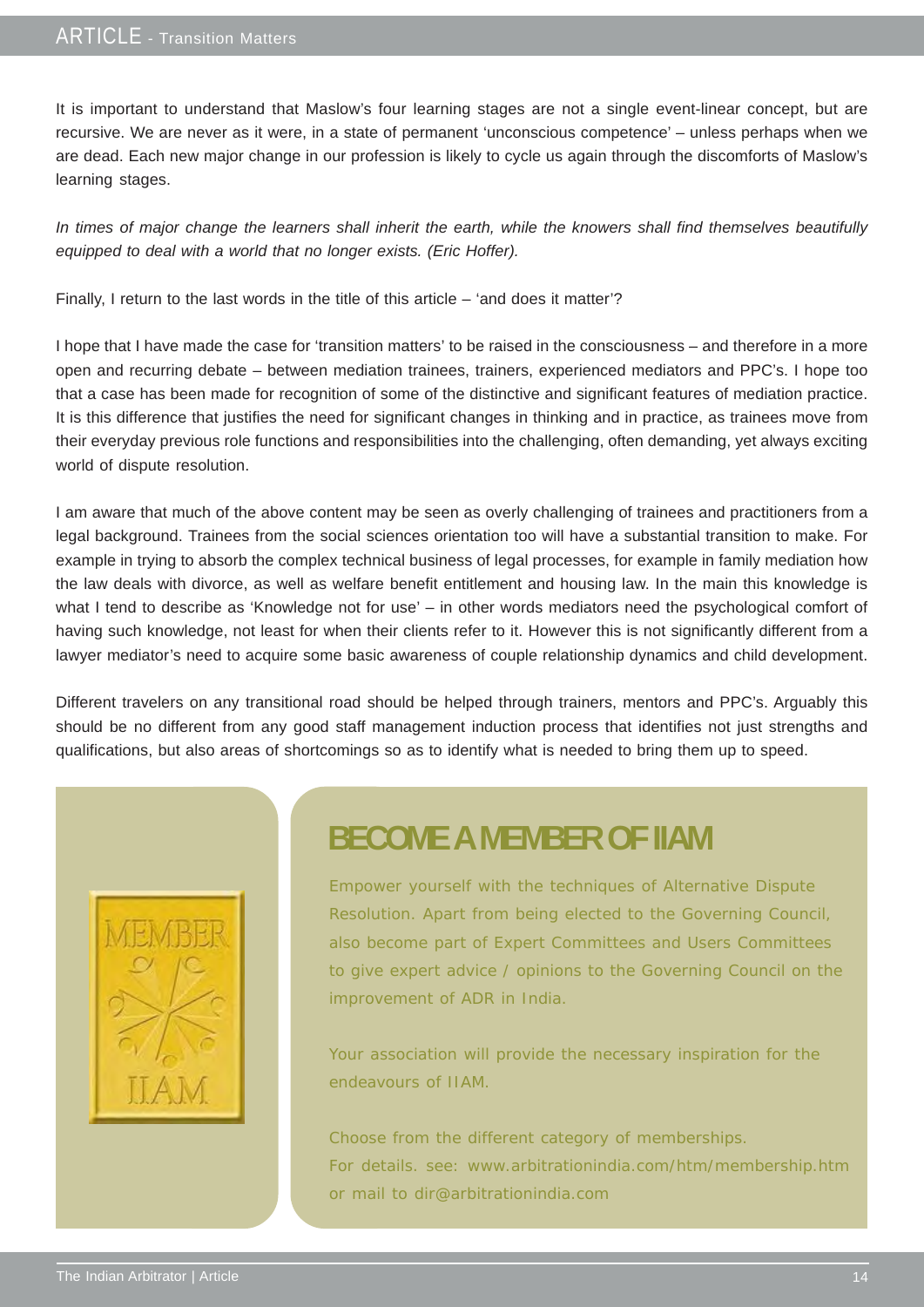# NEWS & EVENTS



## MEDIATION IS THE BEST FORM OF CONFLICT RESOLUTION: SUPREME COURT OF INDIA

A Bench of the Supreme Court of India on 08/05/2014, while deciding a Special Leave Petition held that mediation is one of the best forms, if not the best, of conflict resolution. The Court observed that there is always a difference between winning a case and seeking a solution. Through mediation, the parties will become partners in the solution rather than partners in problems. The Court emphasized the need for early resolution of disputes, in order to stop the negative factor from growing and widening its fangs which may not be conducive to any of the litigants before the Court. The court also held that the beauty of settlement through mediation is that it may bring about a solution which may not only be to the satisfaction of the parties and, therefore, create a win win situation, the outcome which cannot be achieved by means of judicial adjudication.

## SINGAPORE EXTENDING MEDIATION SERVICES TO MORE WORKERS

The Ministry of Manpower is looking to extend mediation services to more workers, regardless of job profile and salary. The Tripartite Mediation Framework helps professionals, managers and executives settle disputes and grievances over salaries and contracts with their employers. As of now, this is available only to managers and executives who earn up to S\$4,500. However, there are plans to scrap this salary cap and include rank-and-file workers at the same time.

## NEW BATCH OF MEDIATORS ACCREDITED

The Indian Institute of Arbitration & Mediation accredited a new batch of mediators after the succesful mediation training program held from  $9<sup>th</sup>$  to 13<sup>th</sup> June. The mediators ranged from different professional background, including lawyers, engineers, psychologists, bankers etc.

# GOA COMMUNITY MEDIATION CENTRE TO BE LAUNCHED

The Goa Community Mediation Centre will be officially launched on 22<sup>nd</sup> June 2014 by Mr. Justice Madan B. Lokur, Judge, Supreme Court of India. The launch will be followed with a half day workshop on "Introduction to Mediation and Conflict Reduction Without Destroying Relationships". The speakers would include Mr. Anil Xavier, President IIAM, Mr. E.O. Mendes, Managing Trustee GCMC, Mr. S.G Bhobe and Mr. George Ninan, Trustees, GCMC.